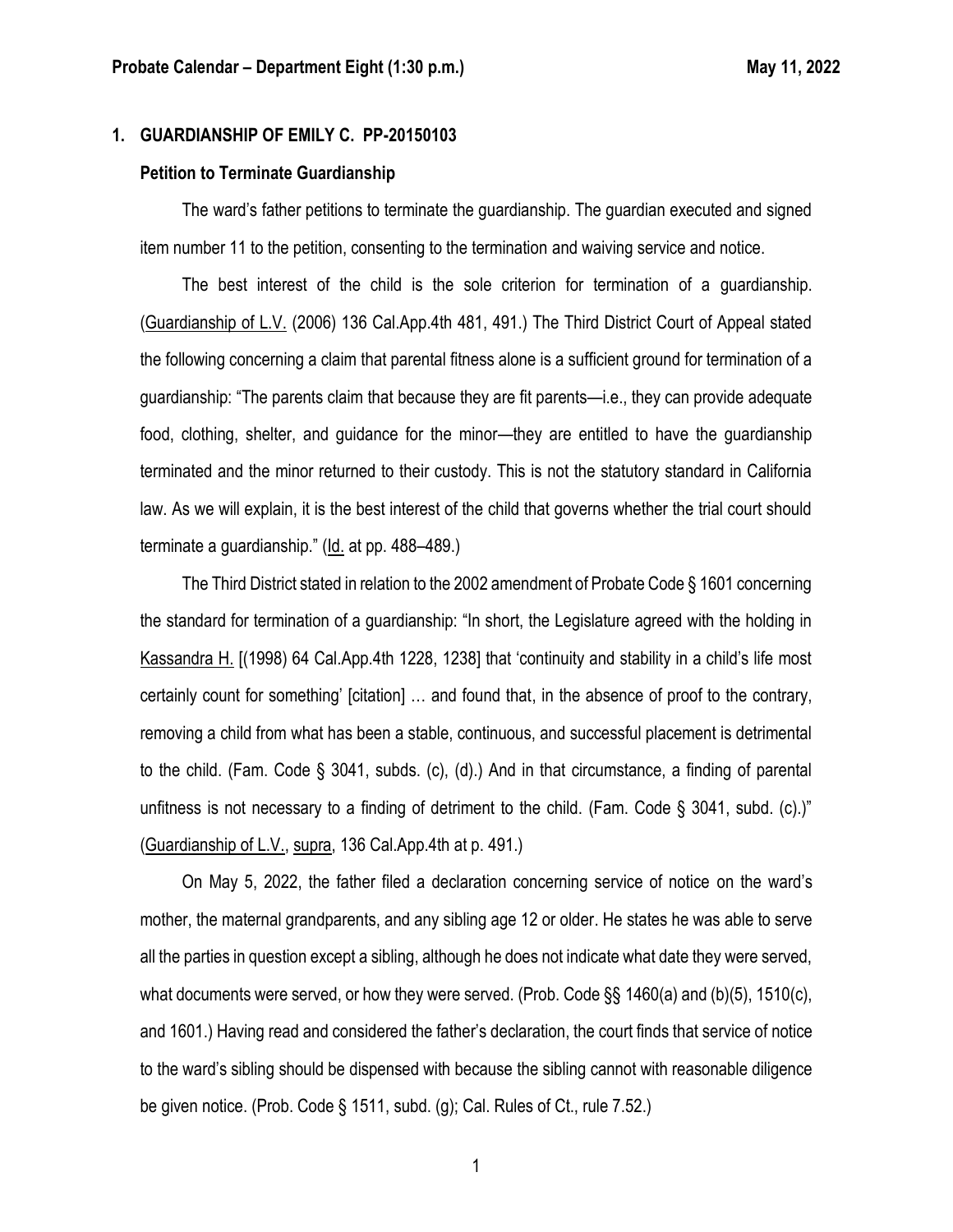The court investigator recommends that the petition be granted, subject to a couple recommendations regarding the transition.

**TENTATIVE RULING # 1: APPEARANCES ARE REQUIRED AT 1:30 P.M. ON WEDNESDAY, MAY 11, 2022, IN DEPARTMENT EIGHT.**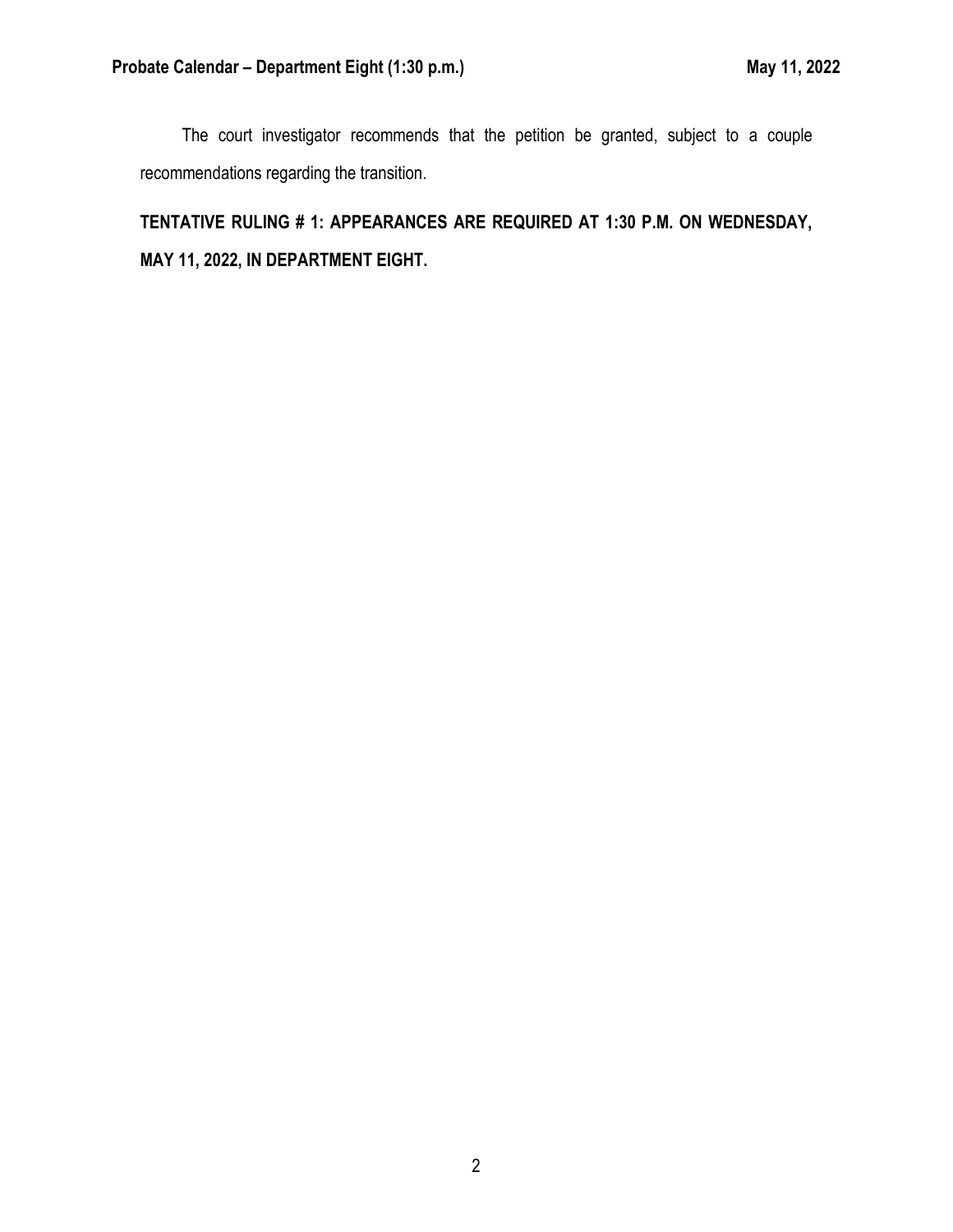# **2. GUARDIANSHIP OF LANIAH H. PP-20170094**

# **Annual Status Review Hearing**

Letters of Guardianship of the person were issued November 30, 2018. The annual guardianship status report (Judicial Council Form GC-251) concerning the ward was not submitted by the guardian.

**TENTATIVE RULING # 2: APPEARANCES ARE REQUIRED AT 1:30 P.M. ON WEDNESDAY, MAY 11, 2022, IN DEPARTMENT EIGHT.**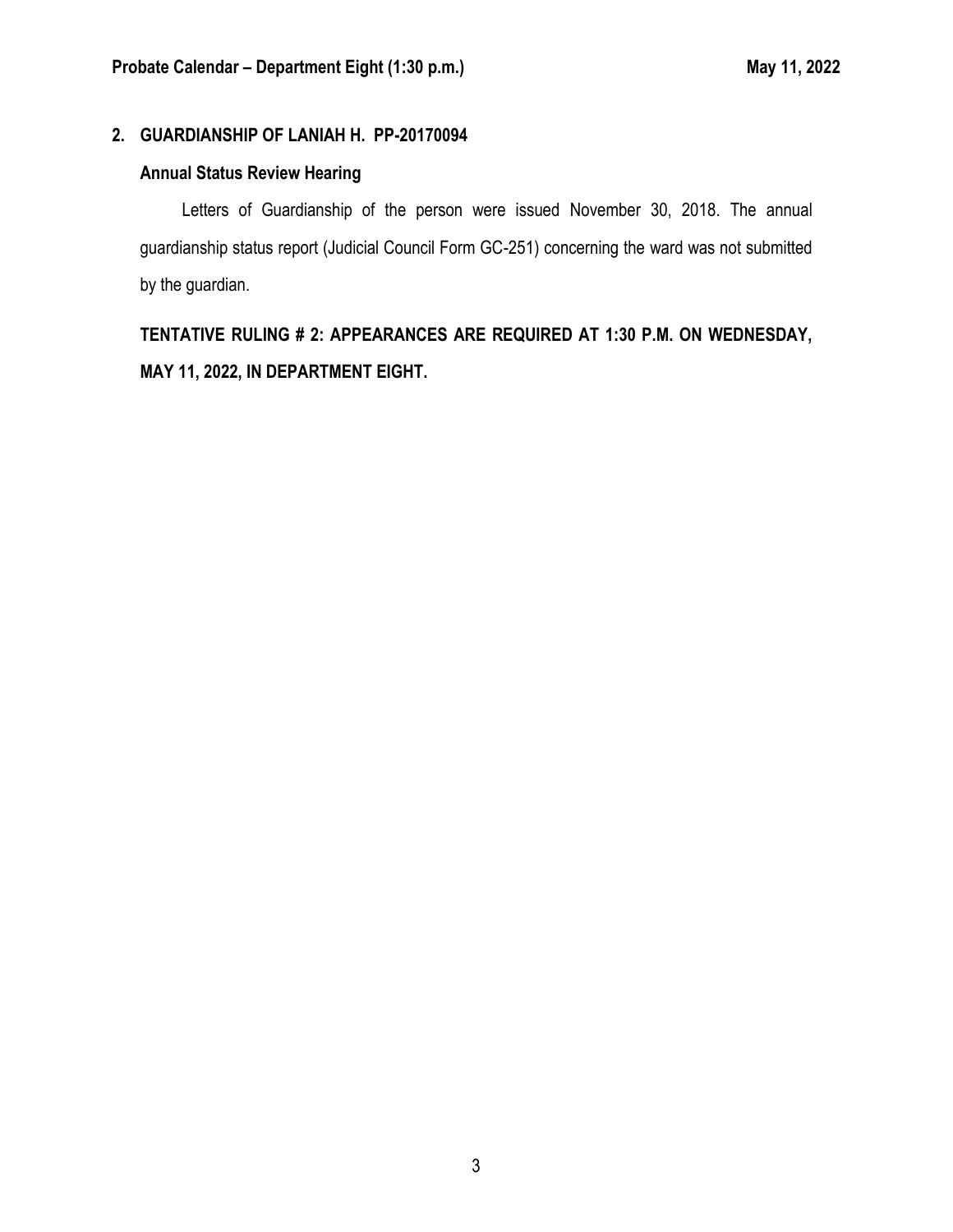## **3. GUARDIANSHIP OF LEEYAM S. PP-20200232**

### **Annual Status Review Hearing**

Letters of Guardianship of the person were issued March 24, 2021. The annual guardianship status report (Judicial Council Form GC-251) concerning the ward was submitted by the guardians. Having read and considered the report, the court finds that the guardianship shall continue.

**TENTATIVE RULING # 3: THE GUARDIANSHIP SHALL CONTINUE. THE COURT SETS THE NEXT ANNUAL STATUS REVIEW HEARING AT 1:30 P.M. ON WEDNESDAY, MAY 10, 2023, IN DEPARTMENT EIGHT.**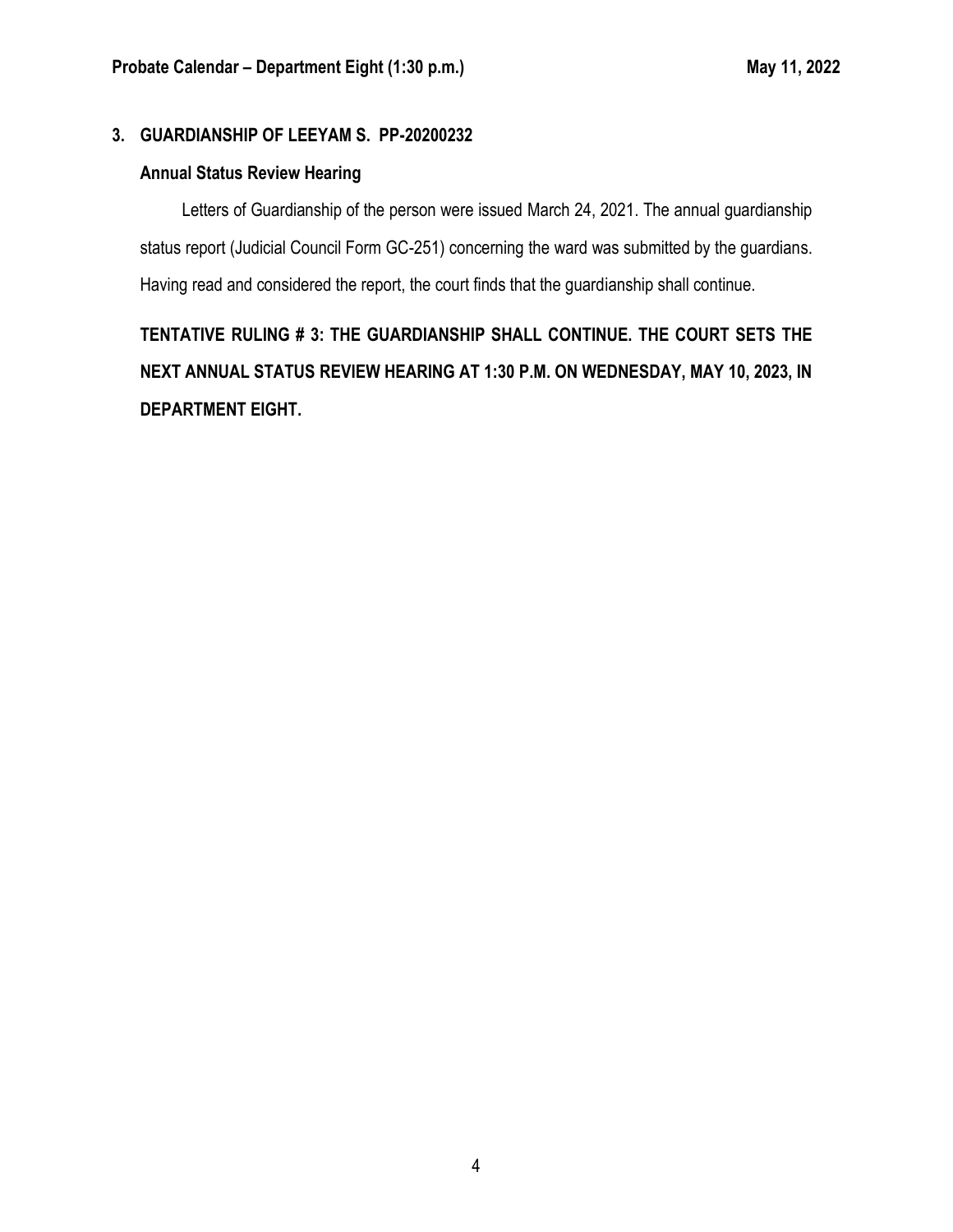#### **4. GUARDIANSHIP OF MAVERICK S. & PAISLEY S. 22PR0080**

#### **Petition to Appoint Guardian**

The maternal aunt of the proposed wards petitions to be appointed guardian of the person.

"Upon hearing of the petition, if it appears necessary or convenient, the court may appoint a guardian of the person or estate of the proposed ward or both." (Prob. Code § 1514(a).) The court applies a clear and convincing evidence standard of proof to its determination of whether or not it appears necessary or convenient to appoint a guardian, whether or not granting custody to a parent would be detrimental to the child, and whether or not granting custody to the nonparent is required to serve the best interests of the child. (Guardianship of Jenna G. (1998) 63 Cal.App.4th 387, 394.)

Petitioner filed the mandated (1) Child Information Attachment forms for the Probate Guardianship petition (Form GC-210(CA)); (2) Duties of Guardian and Acknowledgment of Receipt form (Form GC-248); (3) Confidential Guardian Screening Form (Form GC-212); (4) Declaration Under UCCJEA (Form FL-105/GC120); and (5) Consent of Proposed Guardian (Form GC-211).

Letters of Temporary Guardianship of the person were issued on March 30, 2022.

#### Notice

On March 25, 2022, the proposed wards' mother was personally served with the notice of hearing and a copy of the petition. (Prob. Code § 1511(b).) In a declaration of due diligence filed March 30, 2022, a family friend declared that he made two attempts to personally serve the father at his last known residence and also made an attempt at the father's current workplace, without success.

There is no proof of service in the court's file establishing that the proposed wards' paternal grandfather and maternal grandparents were served by mail with the notice of hearing and a copy of the petition. (Prob. Code § 1511(c).) Petitioner indicates that the full name and address of the paternal grandmother is unknown. Petitioner has not provided any information by declaration from which the court can determine whether or not service of the notice of hearing and a copy of the petition should be dispensed with because the paternal grandmother cannot with reasonable

5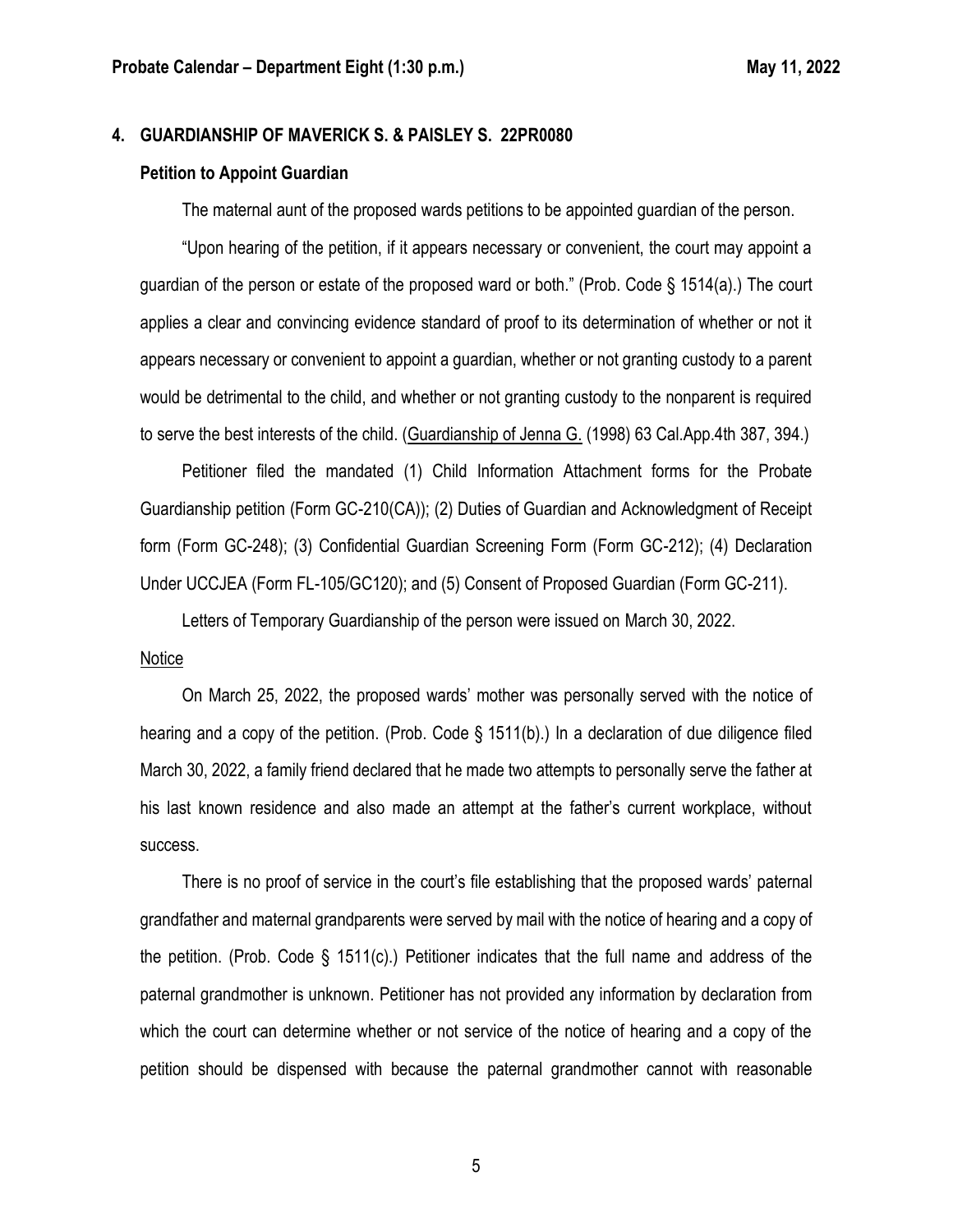diligence be given notice, or the giving of notice would be contrary to the interest of justice. (Prob. Code § 1511(g); Cal. Rules of Ct., rule 7.52.)

### **Reports**

To date, there is no DOJ live scan report concerning petitioner in the court's file. A CLETS report was submitted by the court investigator on May 4, 2022.

The court investigator recommends that the petition be granted.

**TENTATIVE RULING # 4: APPEARANCES ARE REQUIRED AT 1:30 P.M. ON WEDNESDAY, MAY 11, 2022, IN DEPARTMENT EIGHT.**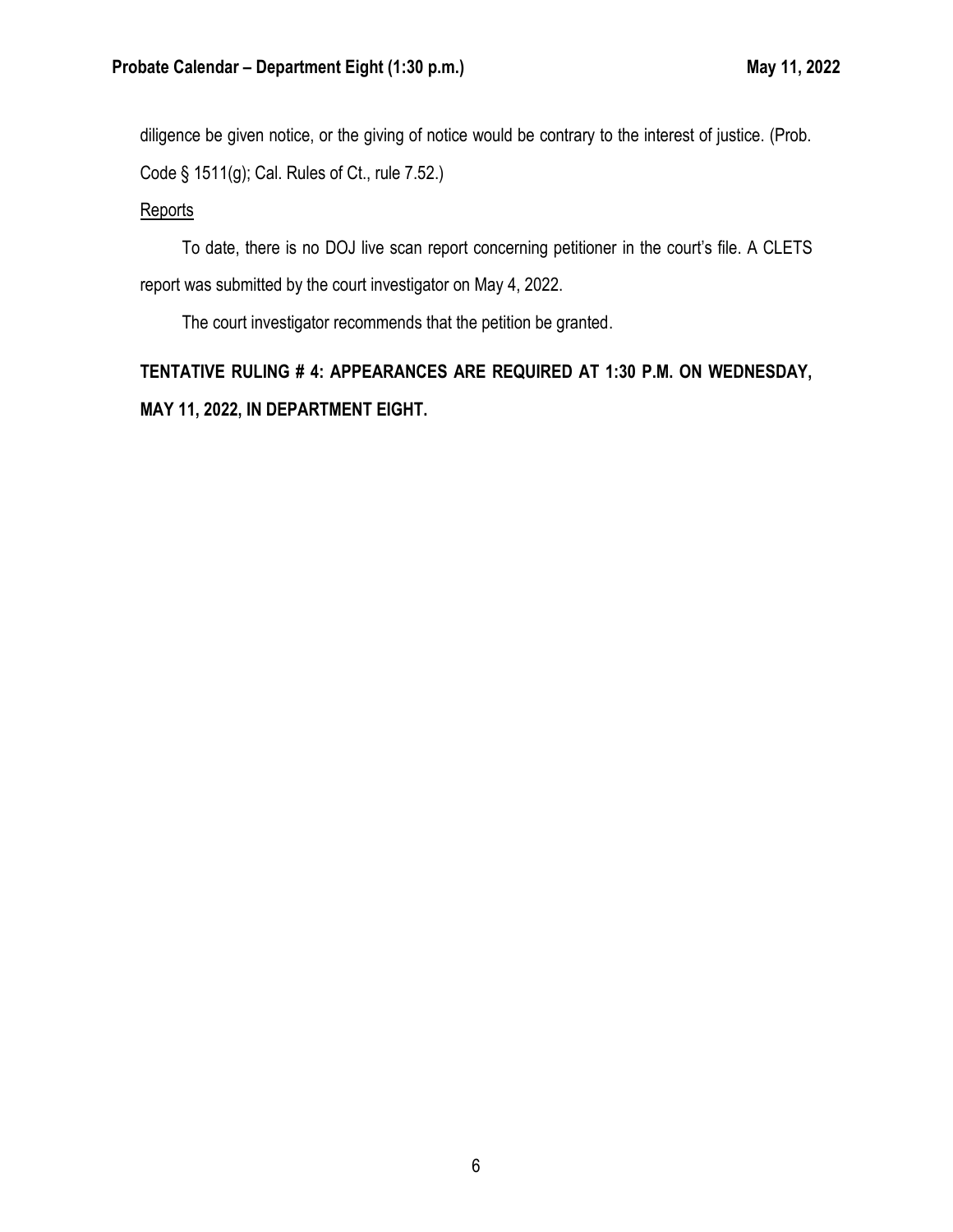## **5. GUARDIANSHIP OF NATHAN I. PP-20200076**

# **Petition to Terminate Guardianship**

This matter was continued from March 16, 2022, and April 6, 2022. Petitioners, who are the guardians, failed to appear at the last hearing.

To date, there is still no proof of service in the court's file establishing that the maternal grandmother, paternal grandfather, and siblings (if age 12 or older) were served by mail with notice of the petition. (Prob. Code §§ 1460(a) and (b)(5), 1510(c), and 1601.)

**TENTATIVE RULING # 5: APPEARANCES ARE REQUIRED AT 1:30 P.M. ON WEDNESDAY, MAY 11, 2022, IN DEPARTMENT EIGHT.**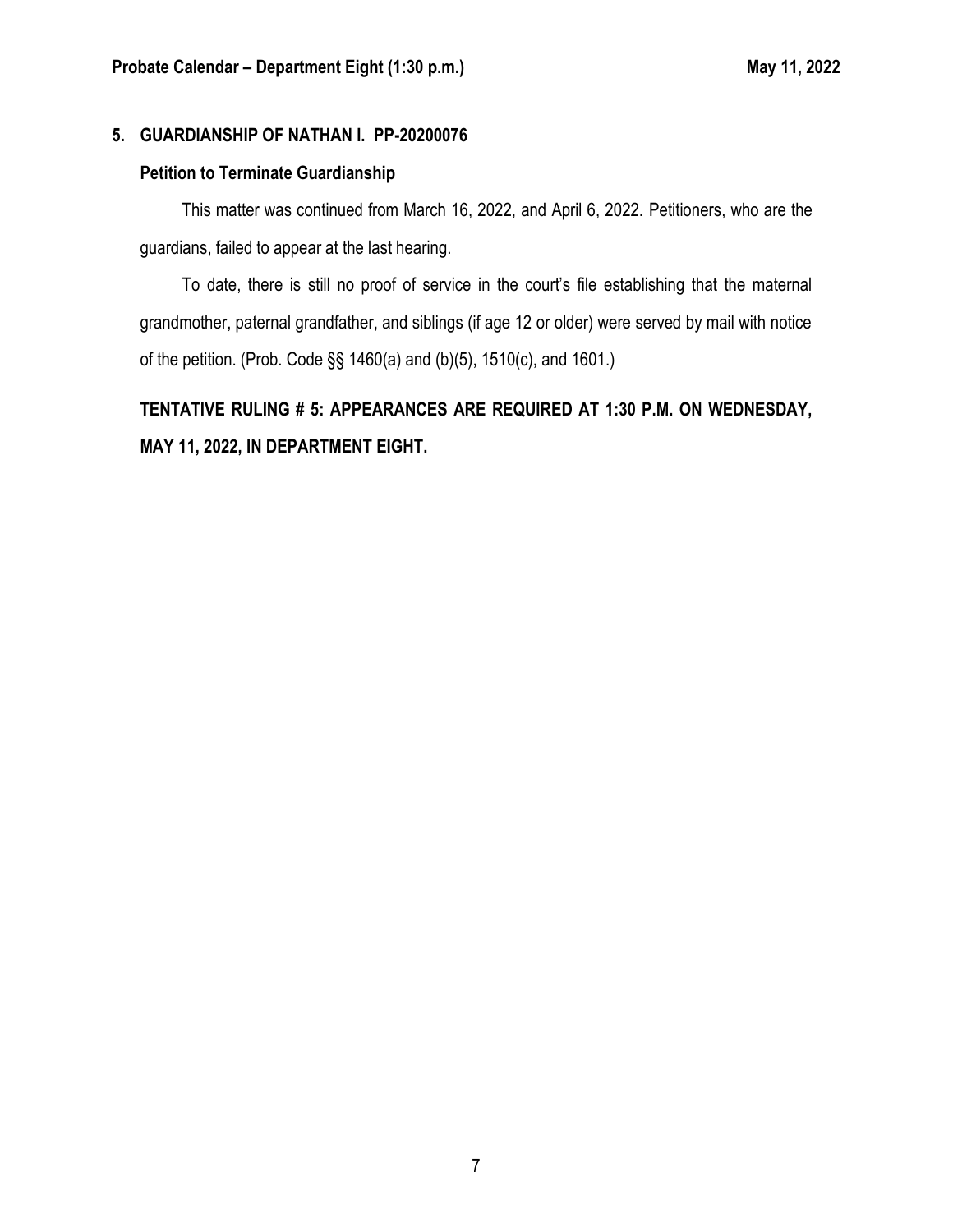# **6. GUARDIANSHIP OF SAVANNAH W. PP-20150165**

# **Petition to Terminate Guardianship**

This matter was continued from April 6, 2022.

On April 21, 2022, the paternal grandparents were served with notice by mail.

To date, there are no DOJ live scan or CLETS reports concerning petitioner and her fiancé in the court's file.

The court investigator recommends that the petition be granted, subject to several recommendations.

**TENTATIVE RULING # 6: APPEARANCES ARE REQUIRED AT 1:30 P.M. ON WEDNESDAY, MAY 11, 2022, IN DEPARTMENT EIGHT.**